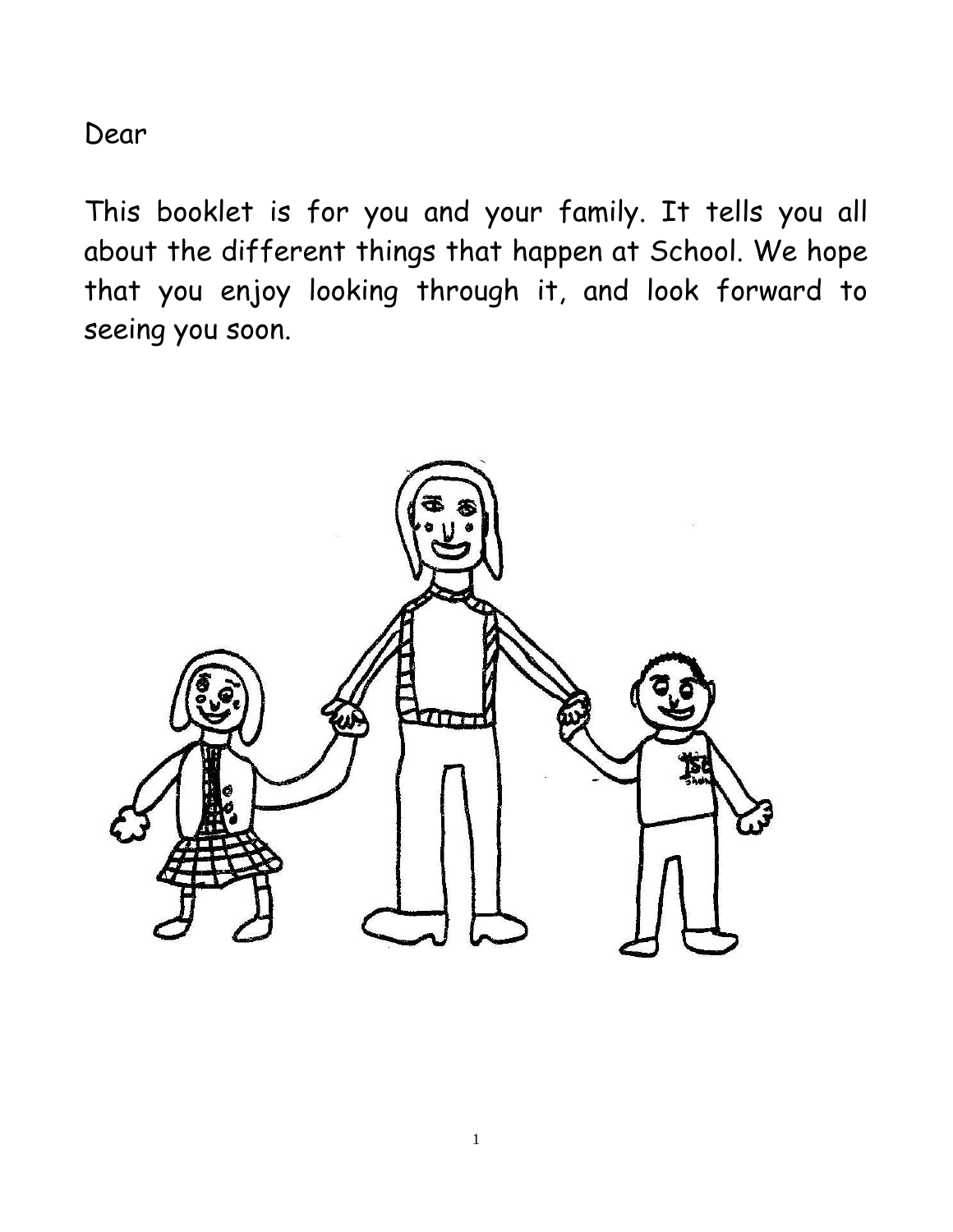## **Celebrating Success**

We like celebrating good things and so when you have done something special you are given a house point. All the children in the school belong to a group called a House. There are four Houses in our school. They are called Ashbrittle, Stawley, Greenham and Appley. Sometimes you will do activities with other children in your house group. Your house points will be added together with all the other children's points each week and the House with the most points is revealed in our whole school Celebration Assembly on Friday morning. Each house has a colour and the winning house has their colour ribbons tied to the House Point Cup.

During Celebration Assembly, we also celebrate children who have done something really special that week. Their names are written in Stawley Primary School's Celebration Book and put in the school's weekly newsletter that is sent out to all the parents, staff and governors in the School!

Sometimes, you might also get a sticker from the Head teacher for some extra special learning that you have done.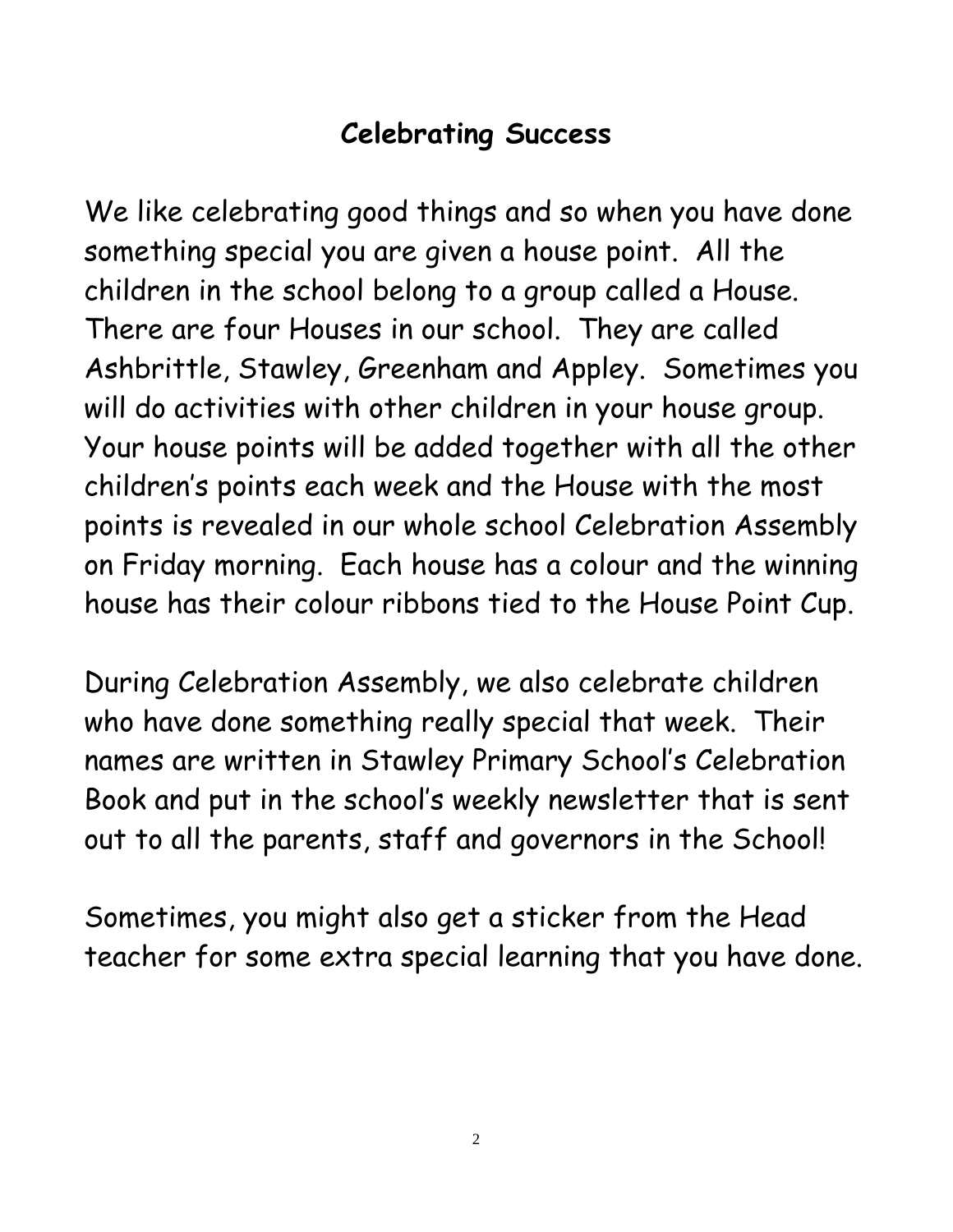## **Show and Tell**

Each week you can bring something special into school to share with the other children. Sometimes you might just want to tell them something exciting! We do Show and Tell on Monday mornings.



#### **Your Things**

You will have your own box with your name and a picture on it. You can put your coat and PE kit here as well as spare clothes, hats, gloves, scarves, trainers and wellies. There is also a special place to put your lunch box and water bottle. When your wellies are very muddy you can put them on our special welly rack.

In the classroom you will have a tray with your name on it. You can keep your things in here. We also have a special box for your book bag and another one for your jumper if you feel hot and need to take it off.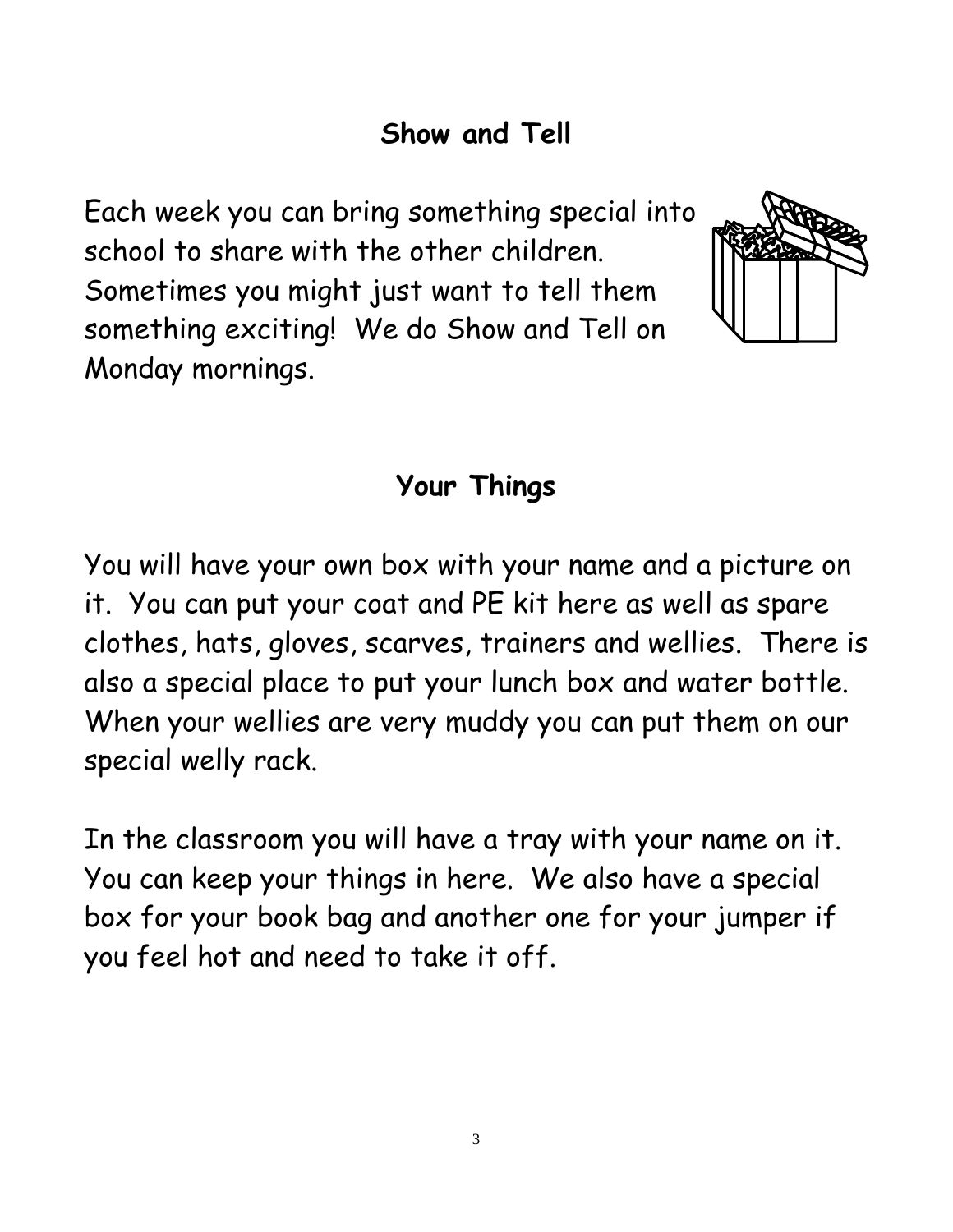## **Your Book Bag**

You will need to bring your book bag to school every day. We put important letters for home in your book bag. You will also have a Home School Diary and a school reading book. We read every day so it is important to make sure you remember your diary and your book! We like Mums, Dads, Grannies, Grandads or any other adult you can ask, to write in your Home School Diary each day to say what you read and how you got on because it is really important to practise reading every day if possible.



#### **Arriving in the morning**

When you come to school your adult can bring you into the classroom and help you put your things in the right place. You will quickly be able to show them what to do! After you have put your things away you will need to find your name,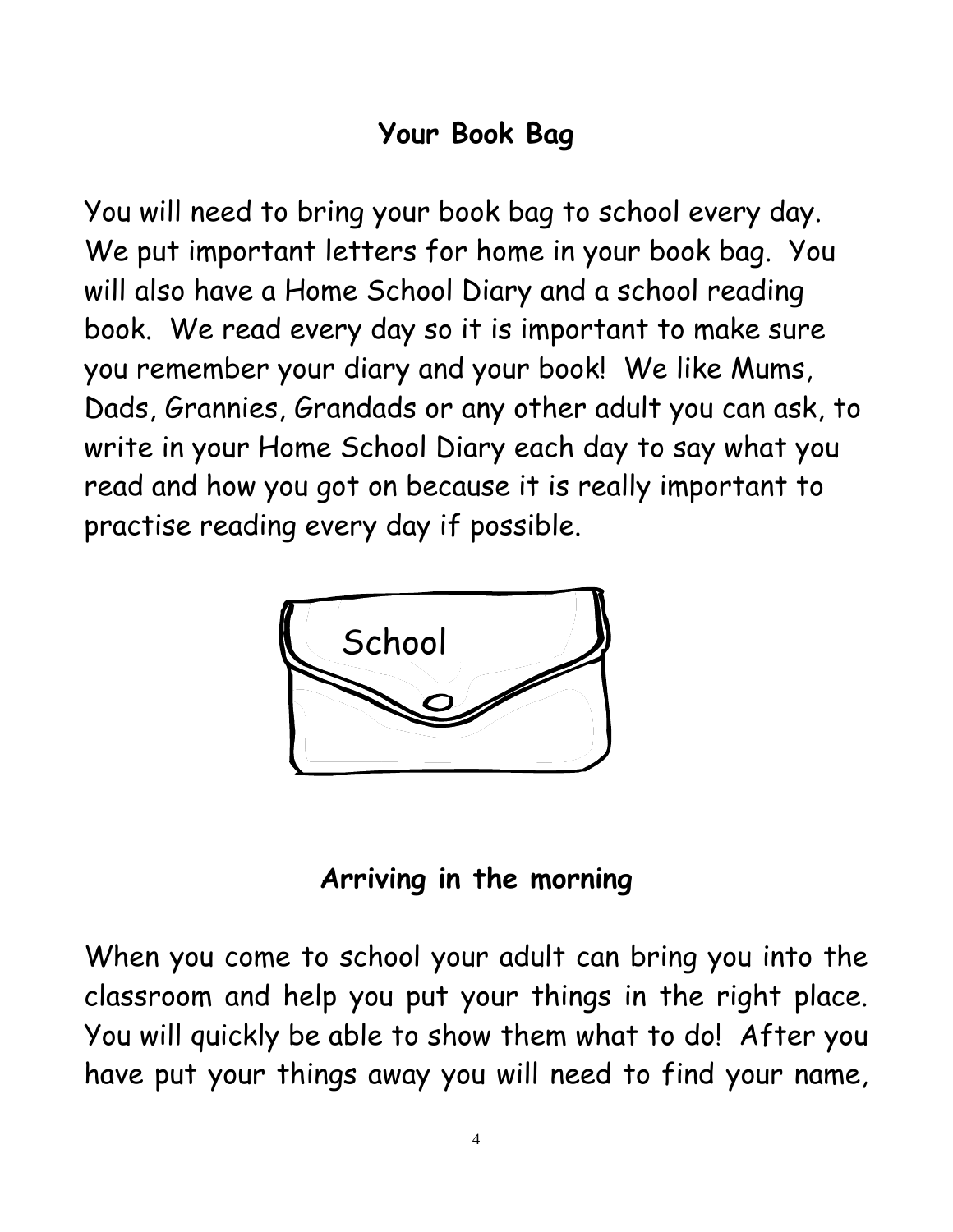write over it with a white board pen and put it in the basket so we know you are here. Then you can chose to sit in the classroom and look at a book or go outside and play with your friends until the bell goes just before 9 o'clock when everyone comes inside. We check that everyone has arrived by doing the register.



If you are poorly and cannot come to school your Mum or Dad will need to phone and tell us. Hopefully you won't be poorly very often! If you feel poorly at school you can tell a teacher and we will look after you. If you are really poorly, we will ring Mum and Dad to tell them.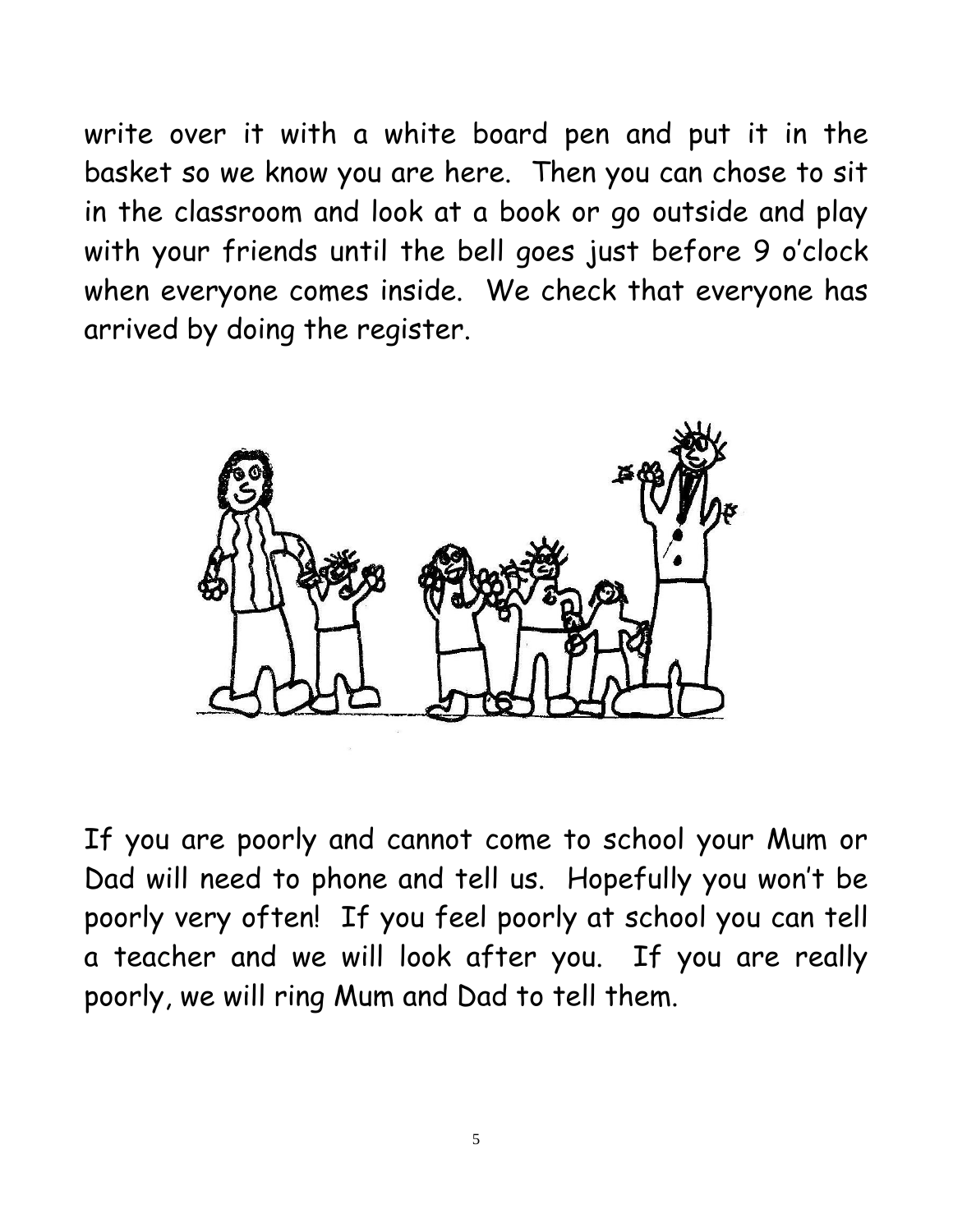### **Morning Snack**

During the morning we have a drink of milk or water and eat a snack. We all wash our hands and sit together and whilst we eat we listen to a story. There is a choice of snack, often there are apples, bananas, satsumas or carrots.



**Break Time**

At 10.30am all the children in school have a break from their learning and go out to play in the playground. There are things for you to get out and play with like balls and hoops. We make sure that ball games are played on one side of the playground so that children who don't want to play can have space to enjoy their game. In nice weather we play on the play structure and in the Summer we use the field too.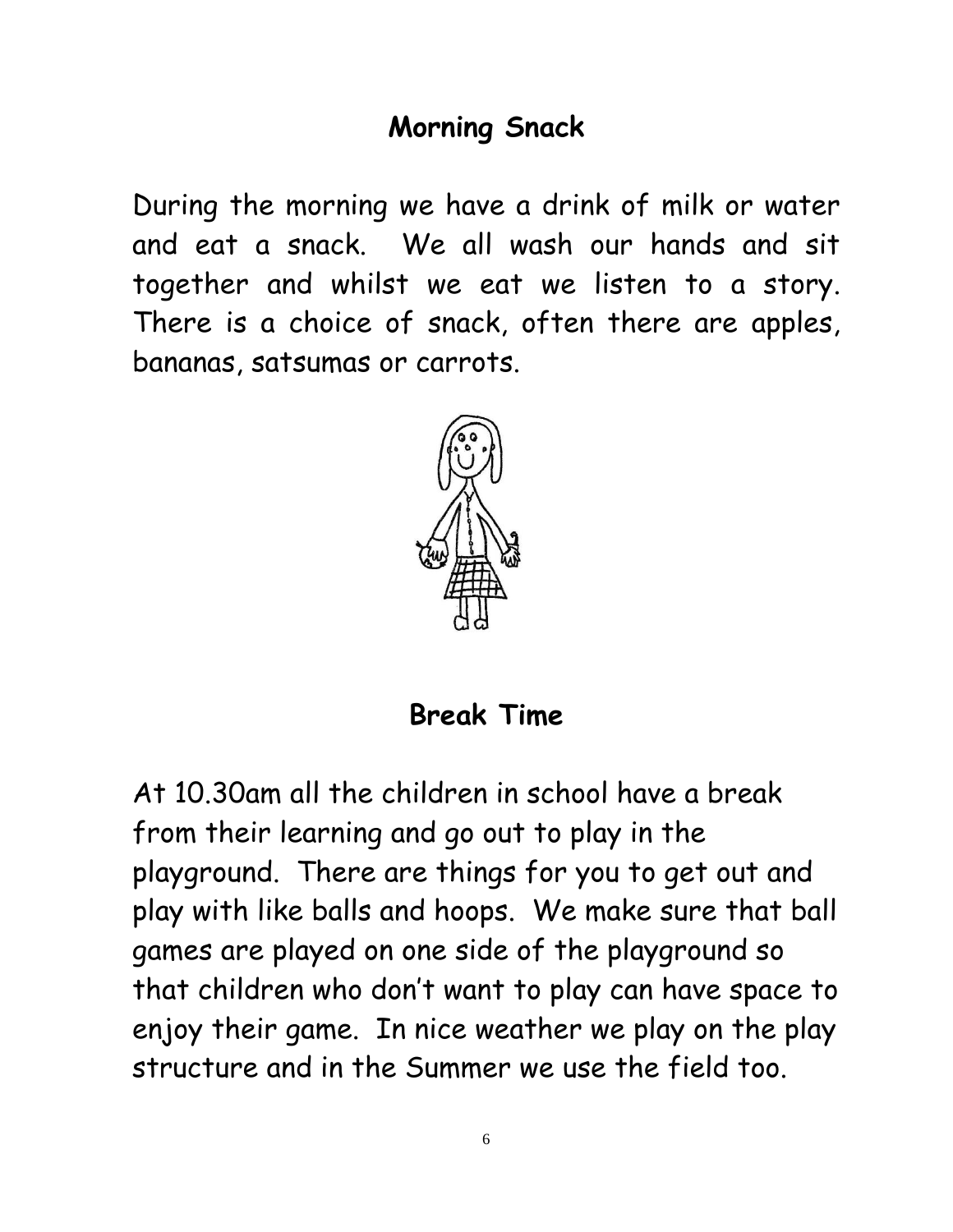## **Assemblies**

We have our special Celebration Assembly on Friday mornings. We sing and celebrate all the learning and success the children have had, no matter how old or young they are.

On Tuesdays we have an assembly with Elaine, our Lay Minister. She always makes sure her assemblies are fun and meaningful and she loves to come and join in our activities in class afterwards!

There is also a whole school assembly on Thursday morning. This might be in Class 1, 2 or 3, depending which teacher is doing assembly that day. There is often something to talk about that affects the school such as Children in Need, Sports Relief or the Christmas play.

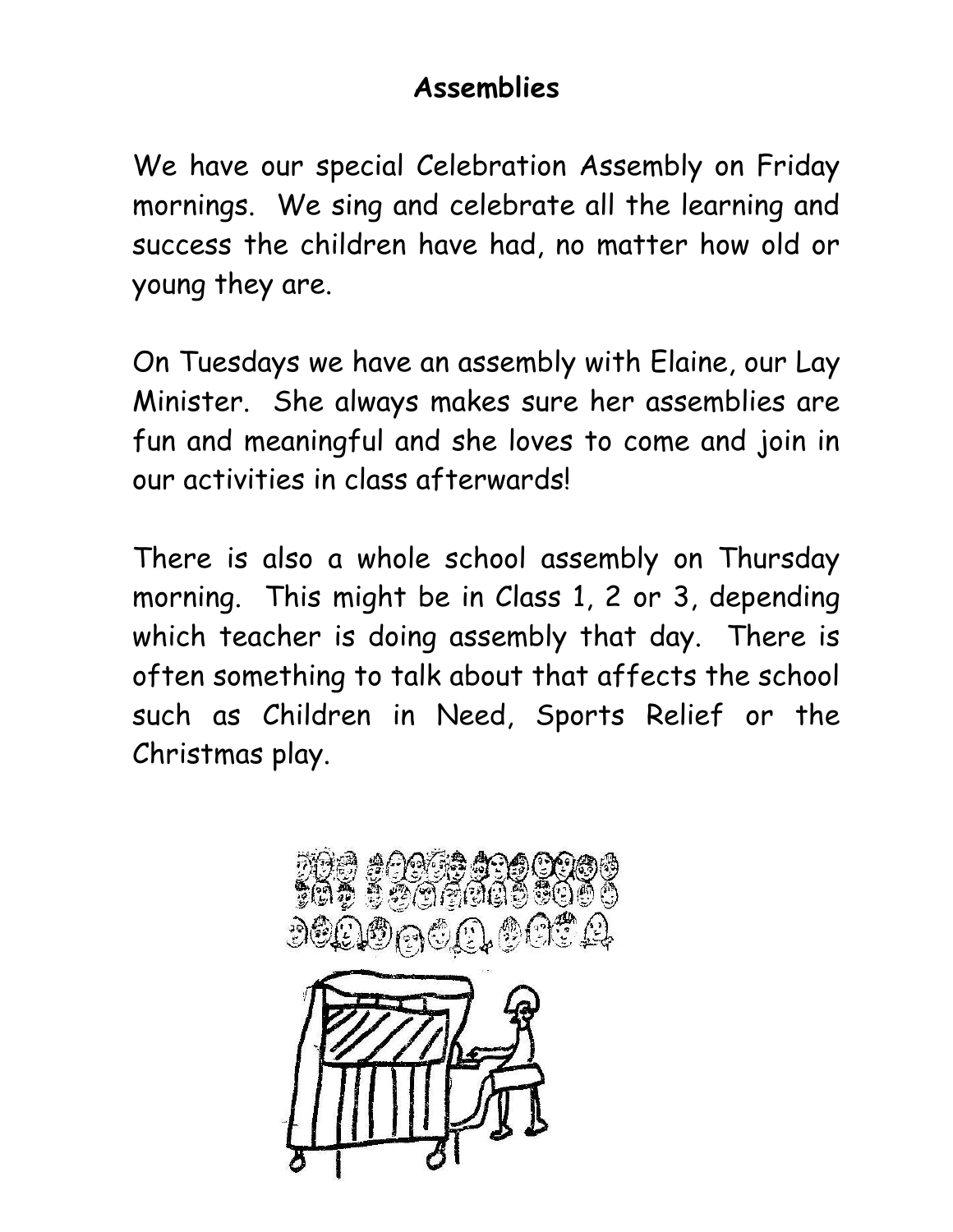### **Lunch Time**

You will eat your lunch at a table with your friends in our new hall along with the rest of the school.



You can bring a packed lunch from home (please make sure it has your name on, so you won't lose it) or you may like to have a cooked lunch from school instead. They are free for children in Reception and Key Stage 1. Our lovely meals are made by Red Field Kitchens. There is always a vegetarian alternative **and** a pudding and there are big jugs of water on the table ready for you to drink.

All the children are invited to say grace before they start eating and there are always adults to help you with unwrapping or cutting something up. Once everyone has eaten then it is time to play outside!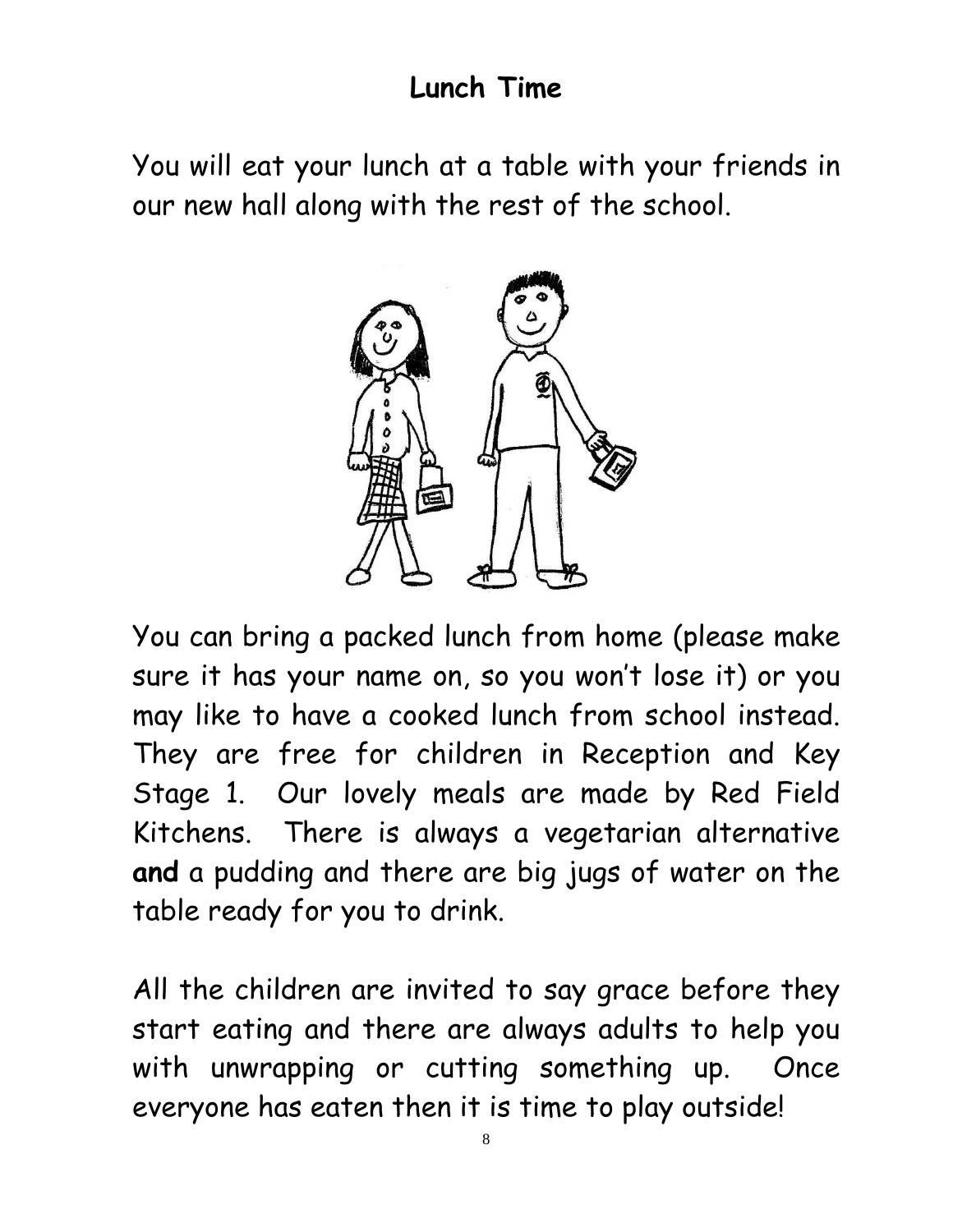## **What will you do at school?**



### **Reading**

We hope you enjoy sharing books with your friends and family and are getting to know lots of rhymes and traditional tales.

At school you will hear stories every day. The book corner in our classroom is a special place to sit while you are looking at and reading books. There are books about everything - dinosaurs, pirates, trains, fairy tales and lots more. What types of books do you like?

At school we use Phonics to help you to learn your letter sounds and names.

Your first reading books won't have any words. You can use the pictures to help you tell the story and talk about what is happening.



Ask your grown-up to write down when you read to them and how you got on in your Home School Diary.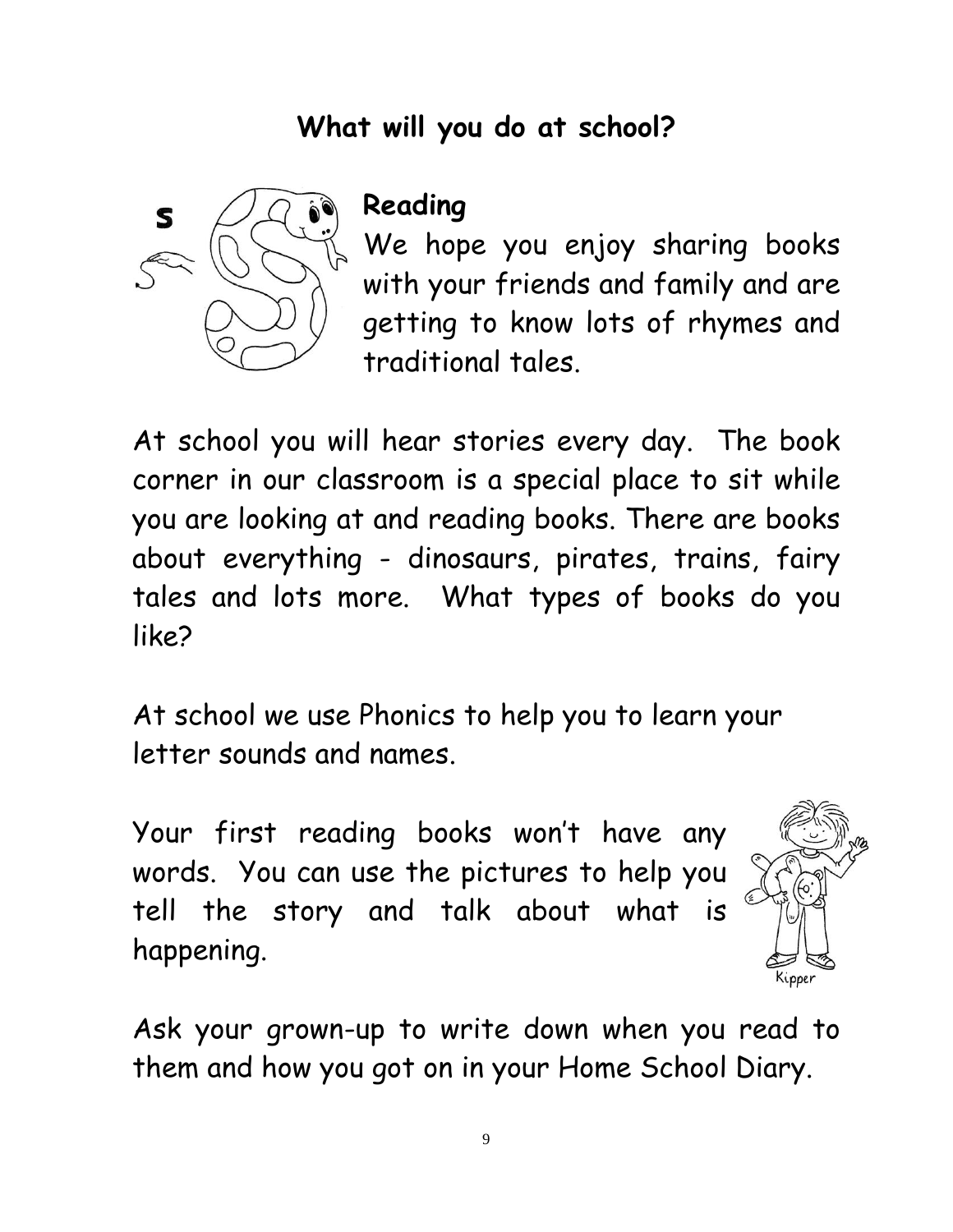## **Writing**

At school you will learn how to write down the sounds that you can hear. We will show you how to write the letters correctly and how to write words and whole sentences. Remember, if you are learning how to write your name use a capital letter at the beginning.



We will be writing while we play all the time; in the role play, in the sand, on the chalk board and, on a whiteboards, and we have lots of different types of pens and pencils to use. What will you write?

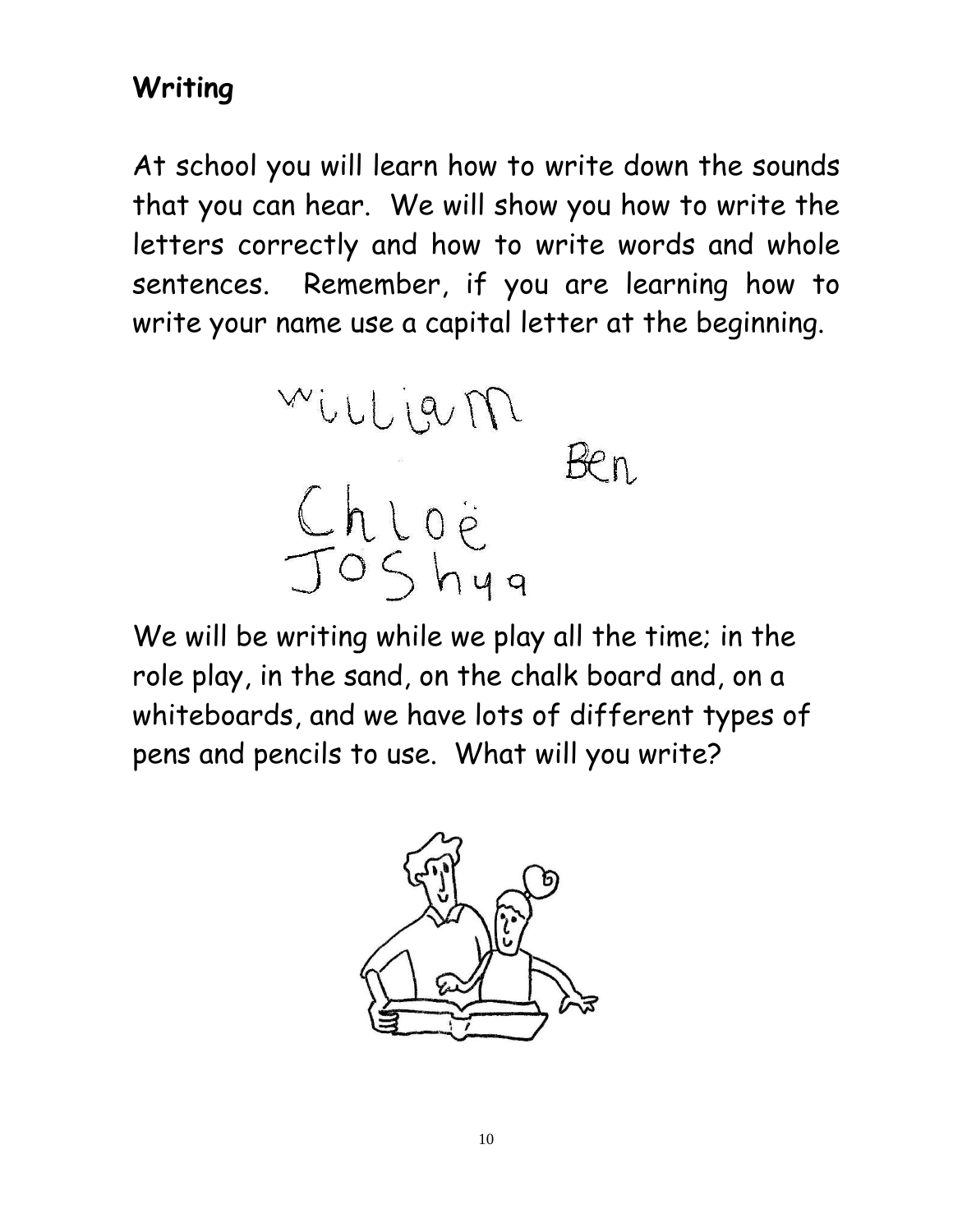## **Mathematics**

At school we will do lots of mathematical activities. Along with learning about numbers, you will do lots of measuring, weighing, looking at shapes, making models, following directions and using the computer.

This is how we write our numbers:



**Do you know any of these?**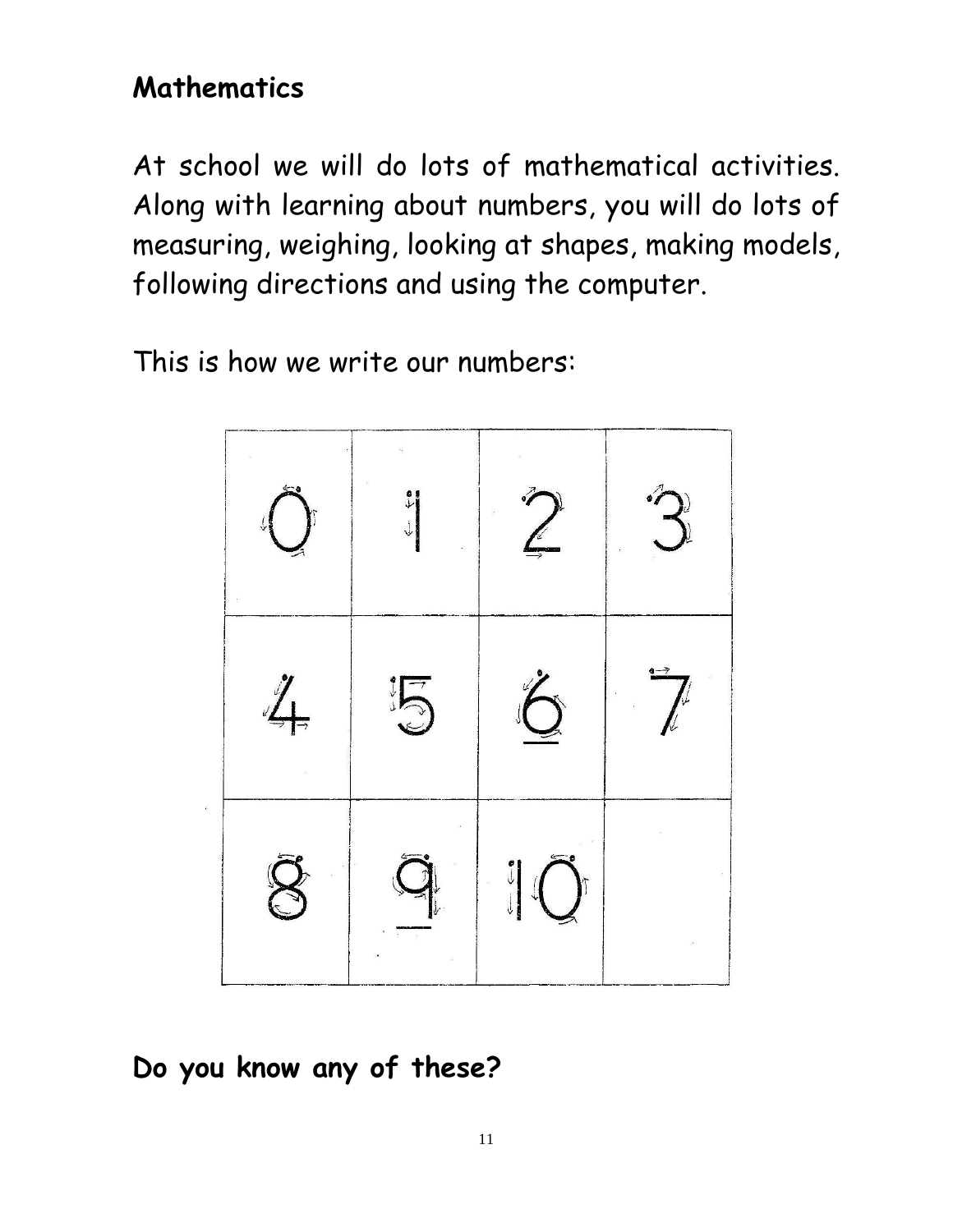**PE**

We also do PE so you will need to remember your PE kit each week and make sure it has your name on the bag and on your top, shorts and shoes. All the adults will help you with things you find hard to take on and off or do up, but have a go at getting changed by yourself at home.



### **Activity Time**

At school there are lots of things for you to play with inside and outside. Sometimes you can choose what you want to play with and sometimes there are special activities for you to try. Make sure you have a go at them all!

We also do lots of "messy" things like painting, sticking and making models. You will be able to use play dough and play in the sand and the water.

We have aprons at school to keep your uniform clean and also to keep you dry when you play in the water.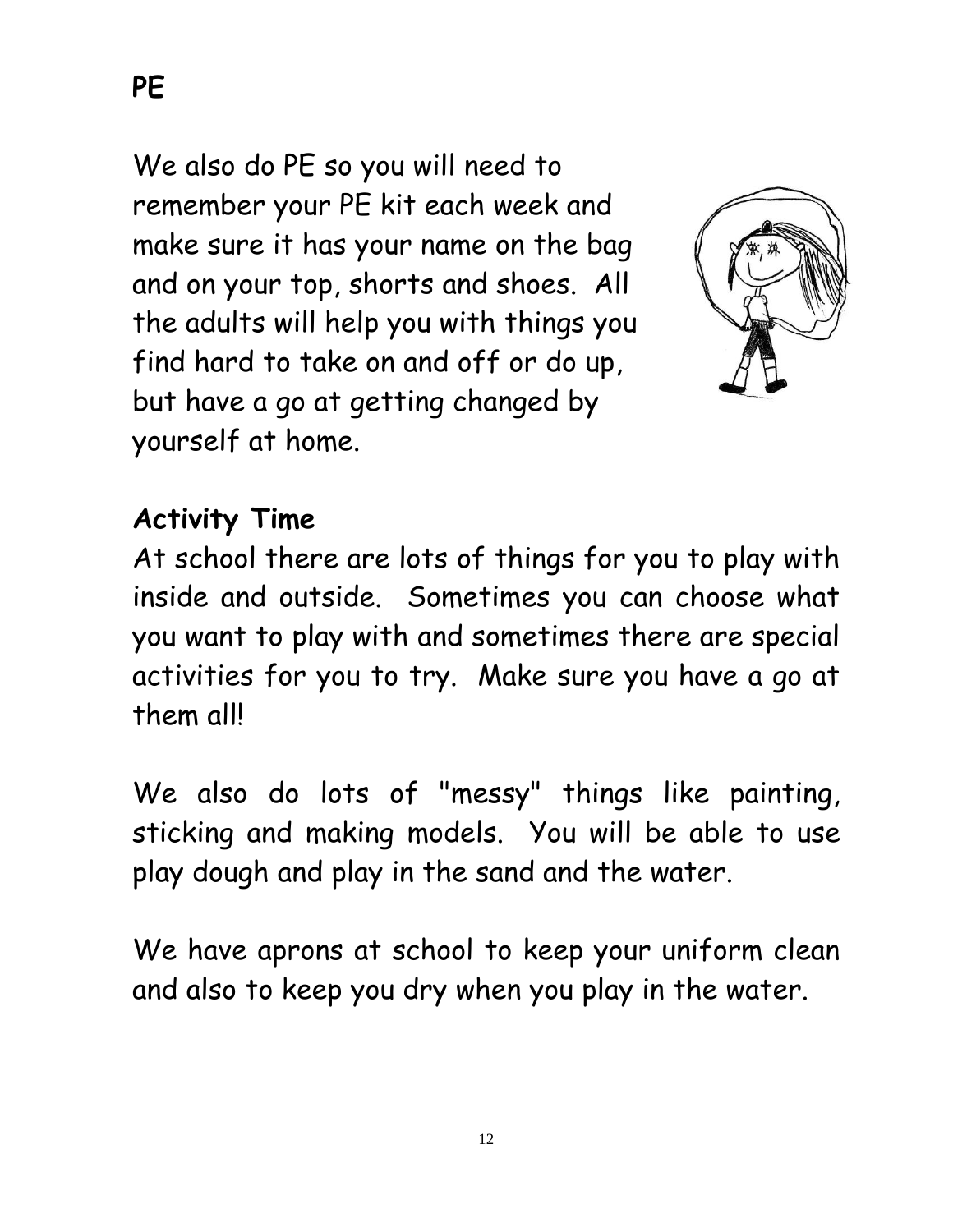# **Welly Walks**

We will often go out on a Welly Walk around the countryside so you will need a waterproof coat to keep you warm and dry, as well as a pair of wellingtons to keep in school. In hot sunny weather, you will need a sun hat too.



We might look for mini-beasts, leaves and seeds, climb styles, go on a scavenger hunt and make our finds into pictures or splash in puddles, as well as lots of other exciting and adventurous things!